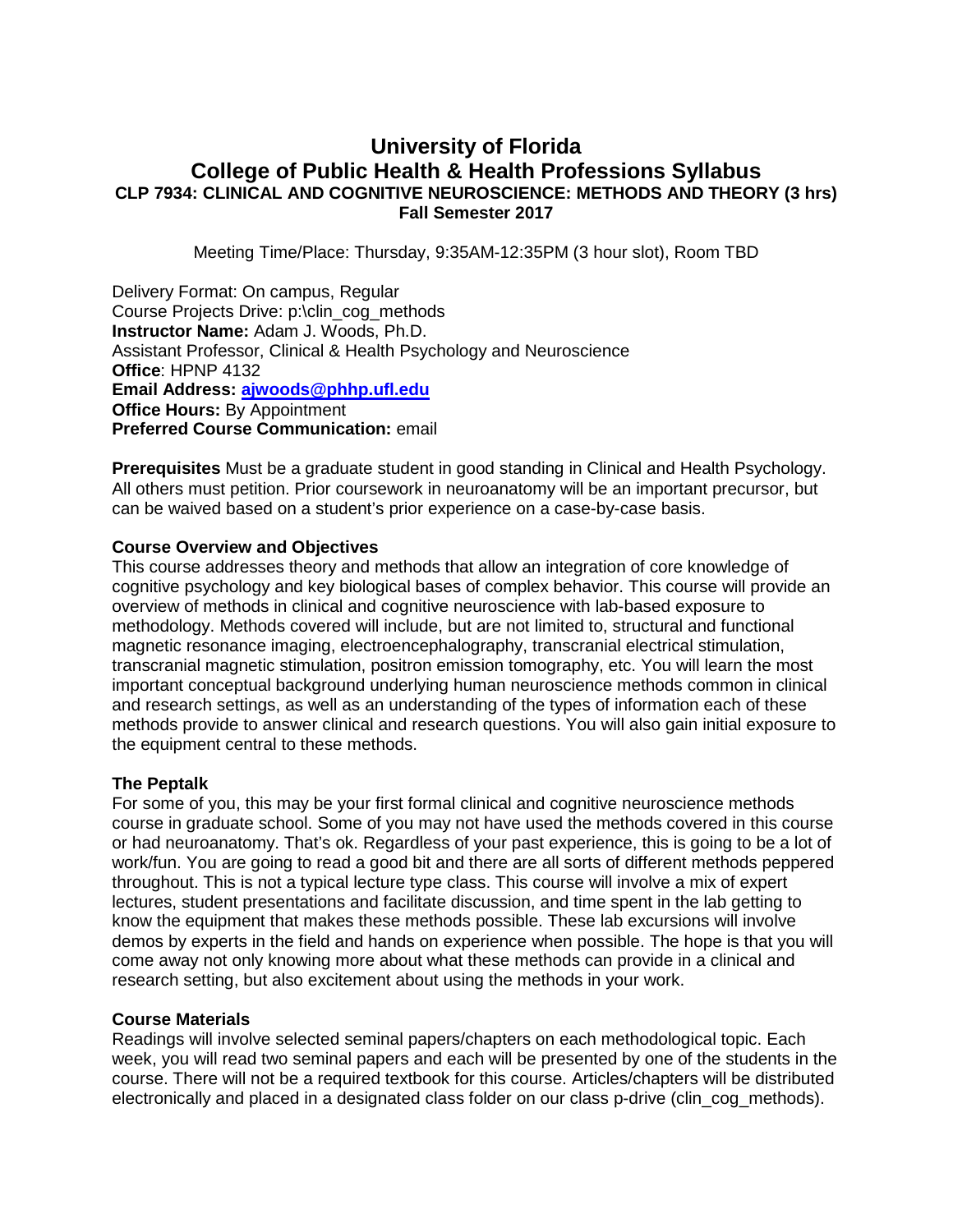Make sure you have access to this p- drive. If not, it is your responsibility to let me know so that you can be given access by IT. I will try to make handouts/slides available in this class folder after class.

## **Course Format**

This course will be conducted in the form of a graduate seminar. Class will meet TBD from TBD (3 hour slot) in Room TBD on the first floor of the HPNP building. This is a participatory course. Classes will typically consist of an expert lecture (1 hour), presentation of one to two seminal papers by students (30 minutes), student facilitated group discussion (30 minutes), and a one to three hour methods lab exposing students to the method (location dependent on location of lab equipment) and in some cases providing hands on experience with methods (e.g., preparing transcranial electrical stimulation electrodes, preparing EEG electrodes, etc.). Please be on time.

# **Course Requirements, Evaluation, and Grading**

Grades will be weighted according to the number of points available for each component, as described below. Final grades will be calculated as a percentage of the highest score. Evaluation in the course will be based on the following components

Final Paper 50% (cumulative) Methods Paper Presentation and Discussion Facilitation 20% Methods Discussions 10% Methods Labs 20%

## **1. Final Paper**

The Final Paper will comprise 50% of your grade. This paper will be an R21/R03 style research project proposal (6 pages single spaced) with a one-page specific aims page (7 pages total). This proposal can focus on the student's specific area of graduate research and will be expected to integrate one or more methods as a central feature of the research proposal and demonstrate integration of core knowledge of cognitive psychology and key biological bases of complex behavior. This is intended to demonstrate the student's mastery of the conceptual and practical application of methods and theoretical content covered during the course into their research program.

# **2. Methods Paper Presentations and Discussion Facilitation**

Methods Paper Presentations and Discussion Facilitation will comprise 20% of your grade. Each student will take the lead in presenting a seminal method paper to the class and engaging discussion about the paper. At the first course, students will sign up for topics of presentation. Part of this assignment will involve learning something more about the "method" at hand in addition to examining/discussing the importance of the chosen method for clinical and research application and what information the method can provide. You will also serve as discussion leader for a 30-minute discussion of your presented paper and the expert speaker content. The format of the discussion will be left up to the person leading it that day. Examples of Discussion Facilitation methods are available upon request.

### **3. Methods Discussions**

Methods Discussions activity will comprise 10% of your grade. Students are expected to actively participate in the weekly methods discussion based on the expert lecture and the paper presented by your fellow students in the course. That weeks student presenter will facilitate the discussion, but it is important for fellow students to use this opportunity to explore their questions related to the week's content on the method presented.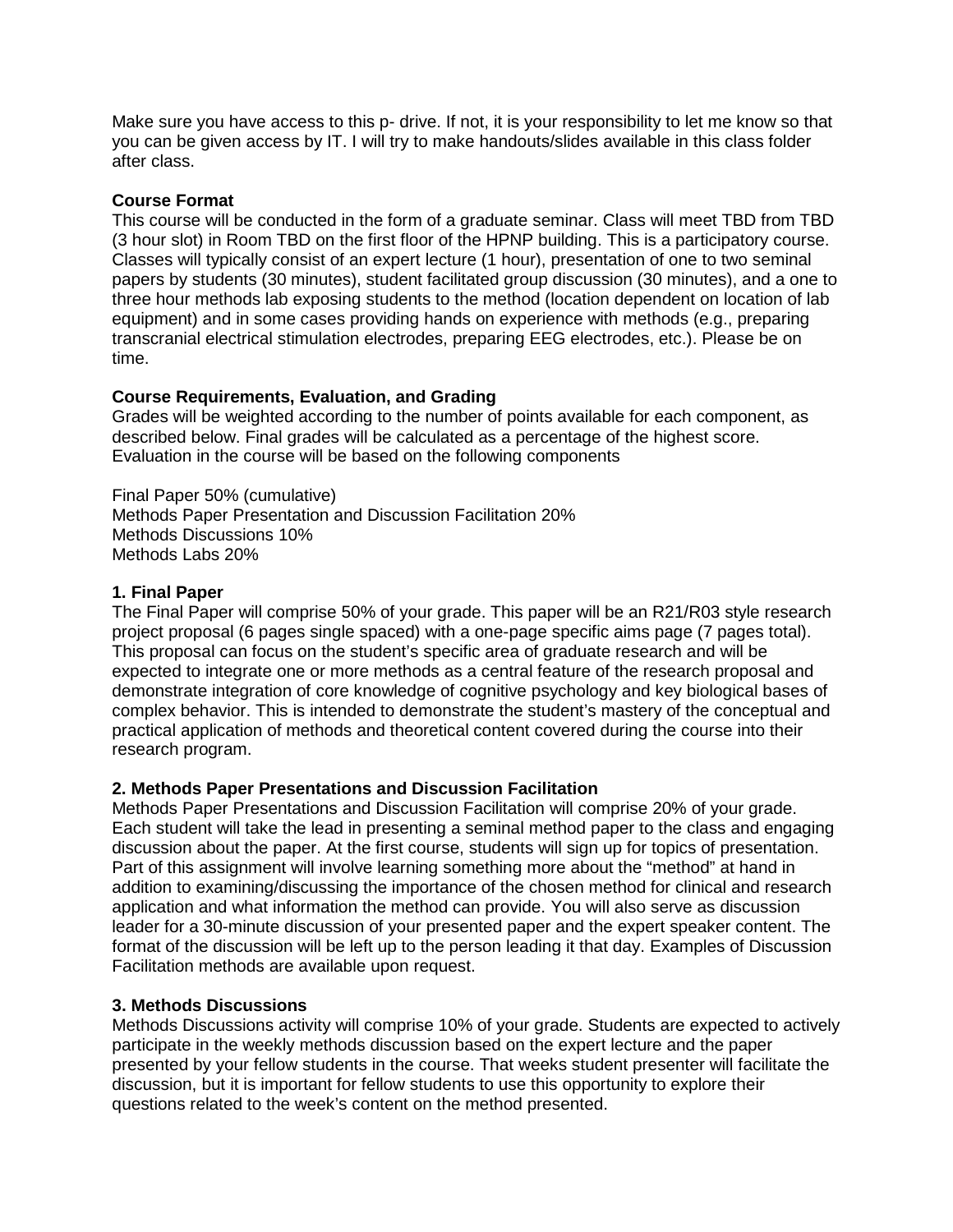# **4. Methods Labs**

Methods Labs activity will comprise 20% of your grade. You will not be required to personally undergo any form of method (e.g., MRI, CT, etc.) presented in the course. The Methods Lab portion of this course will organized around in lab demos organized by the instructor with exposure to the types of equipment and practical considerations needed for use of equipment central to the methods covered. The instructor or the week's expert speaker will provide a guided overview of important considerations for using the method in research or clinical settings.

### **Grading**

Scores will be rounded to the nearest percent (rounded up or down, whichever is closest) for grade determination in accordance with the grading table below

| % of<br>points<br>earned | 93%-<br>100% | 90%-<br>92% | 87%-<br>89% | 83%-<br>86% | 80%-<br>82% | -7%<br>79% | 73%-<br>76% | 70%-<br>72% | 67%-<br>69% | 63%-<br>66% | 60%-<br>62% | <b>Below</b><br>60% |
|--------------------------|--------------|-------------|-------------|-------------|-------------|------------|-------------|-------------|-------------|-------------|-------------|---------------------|
| _etter<br>Grade          |              | $H^-$       | B+          | D<br>◡      | B-          | ◡          | ⌒<br>◡      | $\sim$      | ∔ل          | ◡           | - س         |                     |

#### Below is a table linking letter grades to grade points.

| <u>DUDW ID U IUDIO III INITIA TONOT GRUUD ID GRUUD DOITIO.</u> |     |      |                             |     |      |            |     |              |                |     |      |     |     |     |     |                 |
|----------------------------------------------------------------|-----|------|-----------------------------|-----|------|------------|-----|--------------|----------------|-----|------|-----|-----|-----|-----|-----------------|
| ∟etter                                                         |     | А-   | В+                          | י   | B-   | ≁ب         |     | $\checkmark$ | +ل             | ັ   | -ں   | –   | WF  |     | NG  | $\sim$ 1<br>S-U |
| Grade                                                          |     |      |                             |     |      |            |     |              |                |     |      |     |     |     |     |                 |
| Grade                                                          | 4.0 | 3.67 | <b>S S S</b><br><b>J.JJ</b> | 3.0 | 2.67 | ว วว<br>ںے | 2.0 | .67          | ົດດ<br>ں ں ، ا | 1.0 | 0.67 | 0.0 | 0.0 | 0.0 | 0.0 | 0.0             |
| <sup>D</sup> oints                                             |     |      |                             |     |      |            |     |              |                |     |      |     |     |     |     |                 |

For greater detail on the meaning of letter grades and university policies related to them, see the Registrar's Grade Policy regulations at

<http://www.registrar.ufl.edu/catalog/policies/regulationgrades.html>

# **Policy Related to Class Attendance**

Attendance and class participation is required. Students are expected to complete assigned readings prior to coming to class. Students needing to miss class for personal or professional reasons should consult with the instructor prior to the date on which they will be unable to attend. It is the student's responsibility to acquire any handouts or notes from a colleague in the class for any sessions missed.

# **Statement of University's Honesty Policy (cheating and use of copyrighted materials)**

Students are expected to act in accordance with the University of Florida policy on academic integrity (see Student Conduct Code, the Graduate Student Handbook or this web site for more details: www.dso.ufl.edu/judicial/procedures/academicguide.php). Cheating, lying, misrepresentation, or plagiarism in any form is unacceptable and inexcusable behavior.

*We, the members of the University of Florida community, pledge to hold ourselves and our peers to the highest standards of honesty and integrity.*

# **Policy Related to Make-up Exams or Other Work**

Students are expected to complete assigned readings prior to coming to class. Personal issues with respect to class attendance or fulfillment of course requirements will be handled on an individual basis. Students must make *prior* arrangements with Dr. Woods if they must miss any in-class activities, and an alternative completion time/method must be arranged (when possible).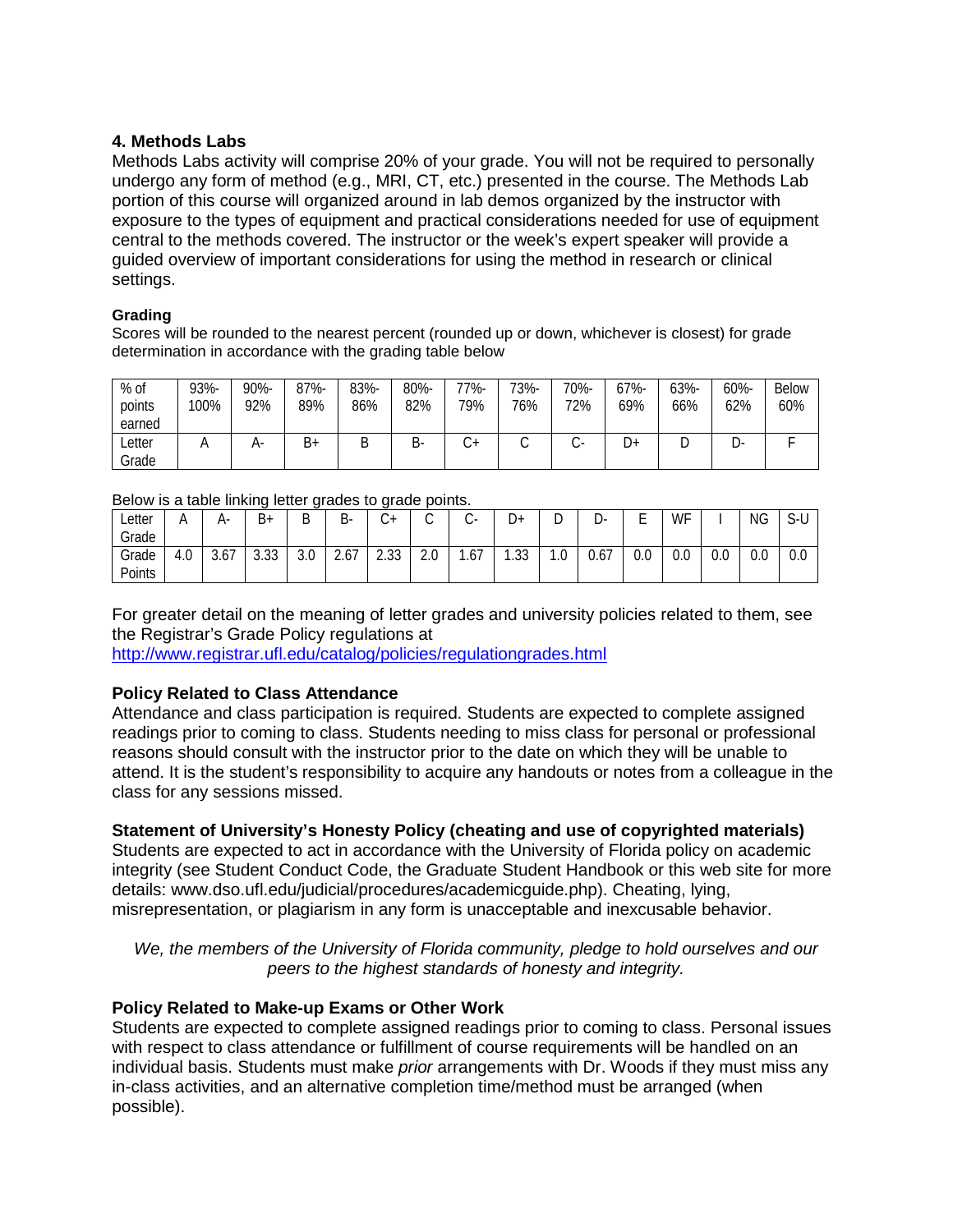### **Accommodations for Students with Disabilities**

If you require classroom accommodation because of a disability, you must first register with the Dean of Students Office [\(http://oss.ufl.edu/\)](http://oss.ufl.edu/). The Dean of Students Office will provide documentation to you, which you then give to the instructor when requesting accommodation. The College is committed to providing reasonable accommodations to assist students in their coursework.

# **Counseling and Student Health**

Students may occasionally have personal issues that arise in the course of pursuing higher education or that may interfere with their academic performance. If you find yourself facing problems affecting your coursework, you are encouraged to talk with an instructor and to seek confidential assistance at the University of Florida Counseling Center, 352-392-1575, or Student Mental Health Services, 352-392-1171. Visit their web sites for more information: <http://www.counsel.ufl.edu/> or<http://www.health.ufl.edu/shcc/smhs/index.htm#urgent>

The Student Health Care Center at Shands is a satellite clinic of the main Student Health Care Center located on Fletcher Drive on campus. Student Health at Shands offers a variety of clinical services, including primary care, women's health care, immunizations, mental health care, and pharmacy services. The clinic is located on the second floor of the Dental Tower in the Health Science Center. For more information, contact the clinic at 392-0627 or check out the web site at: [www.health.ufl.edu/shcc](http://www.health.ufl.edu/shcc)

Crisis intervention is always available 24/7 from: Alachua County Crisis Center: (352) 264-6789. BUT – *Do not wait until you reach a crisis to come in and talk with us. We have helped many students through stressful situations impacting their academic performance. You are not alone so do not be afraid to ask for assistance*.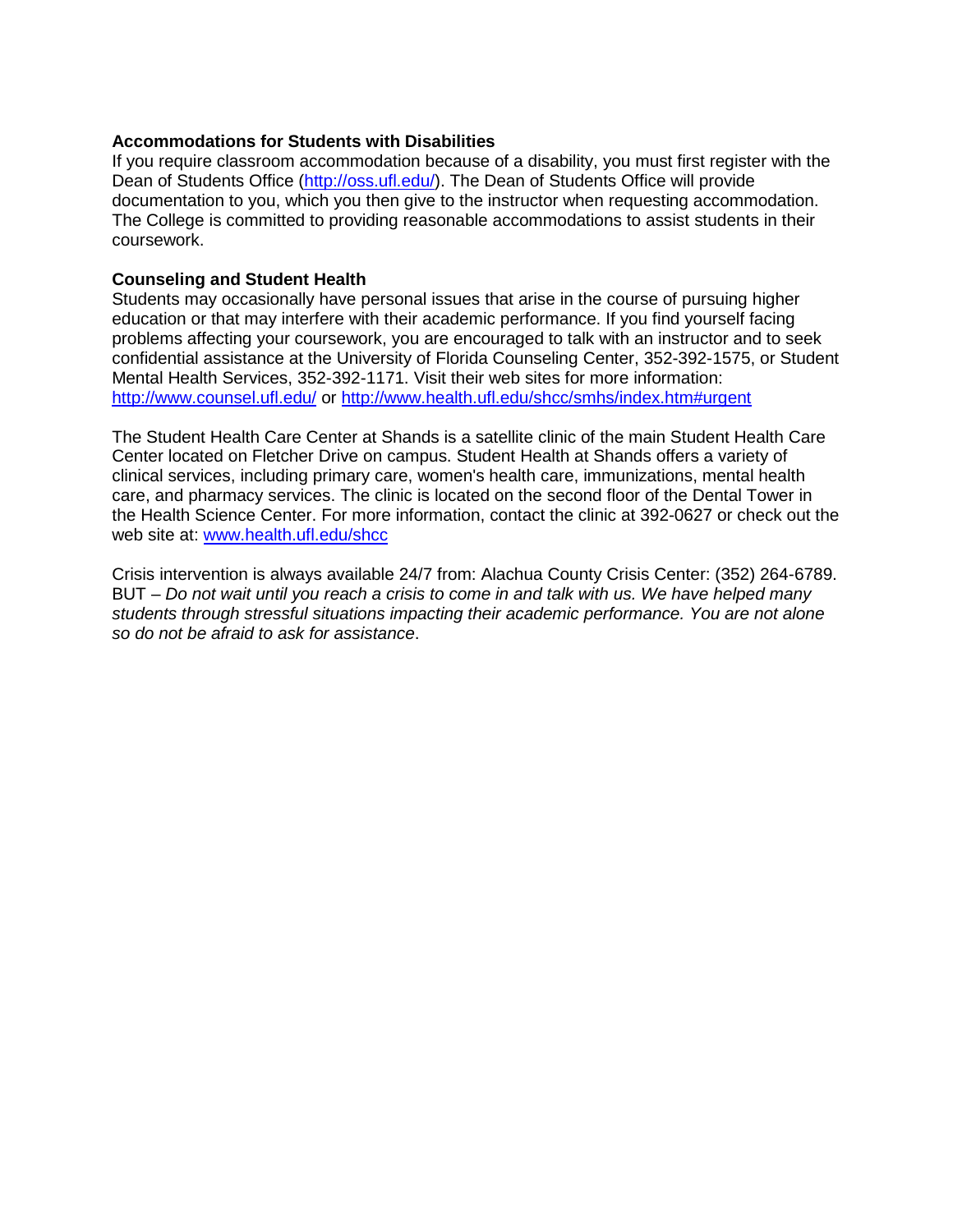# Class Syllabus

## **Clinical and Cognitive Neuroscience Methods**

The course is divided into 3 sections: 1) Brain imaging and spectroscopy, 2) Brain stimulation, 3) Human electrophysiology. Within these three sections, we will cover major methodologies that you are likely to encounter in clinical and research settings. These topics will be covered through a mixture of expert lectures, student led paper presentations and facilitated discussions, excursions to facilities where this equipment is used, exposure to common processing software for different methods and hands on experience with different accessible techniques.

### **Section 1: Brain Imaging and Spectroscopy**

- **Week 1** Structural Brain Imaging MRI (T1 and FLAIR) and CT Introduction to Course and Requirements Overview of course topics to be covered Assignment of Method Paper Presentation Topics Survey of student prior experience with clinical and cognitive neuroscience methods Expert Lecture: Dr. Adam Woods, PhD (1.5 hour)
- **Week 2** Structural Brain Imaging MRI T1 processing Lab: 3-hours on Freesurfer processing for T1s

**Week 3** – Structural MRI – Diffusion Weighted Imaging (Tom Mareci) Expert Lecture: Dr. Tom Mareci, PhD (1 hour) Student Method Paper Presentation Student Facilitated Discussion Lab: 1 hour on DWI processing

- **Week 4** Functional MRI BOLD Block and Event-related design (Woods) Expert Lecture: Dr. Adam Woods, PhD (1 hour) Student Method Paper Presentation Student Facilitated Discussion Lab: 1 hour at MRI scanner
- **Week 5** fMRI Processing Lab: 3-hours intro lab on fMRI processing using SPM
- **Week 6** Magnetic Resonance Spectroscopy 1H and 31P Expert Lecture: Dr. Adam Woods, PhD (1 hour) Student Method Paper Presentation Student Facilitated Discussion Lab: 1 hour at MRI scanner
- **Week 7** Positron Emission Tomography (PET) Expert Lecture: Dr. Steve DeKosky, MD (1 hour) Student Method Paper Presentation Student Facilitated Discussion Lab: 1 hour at PET scanner facility